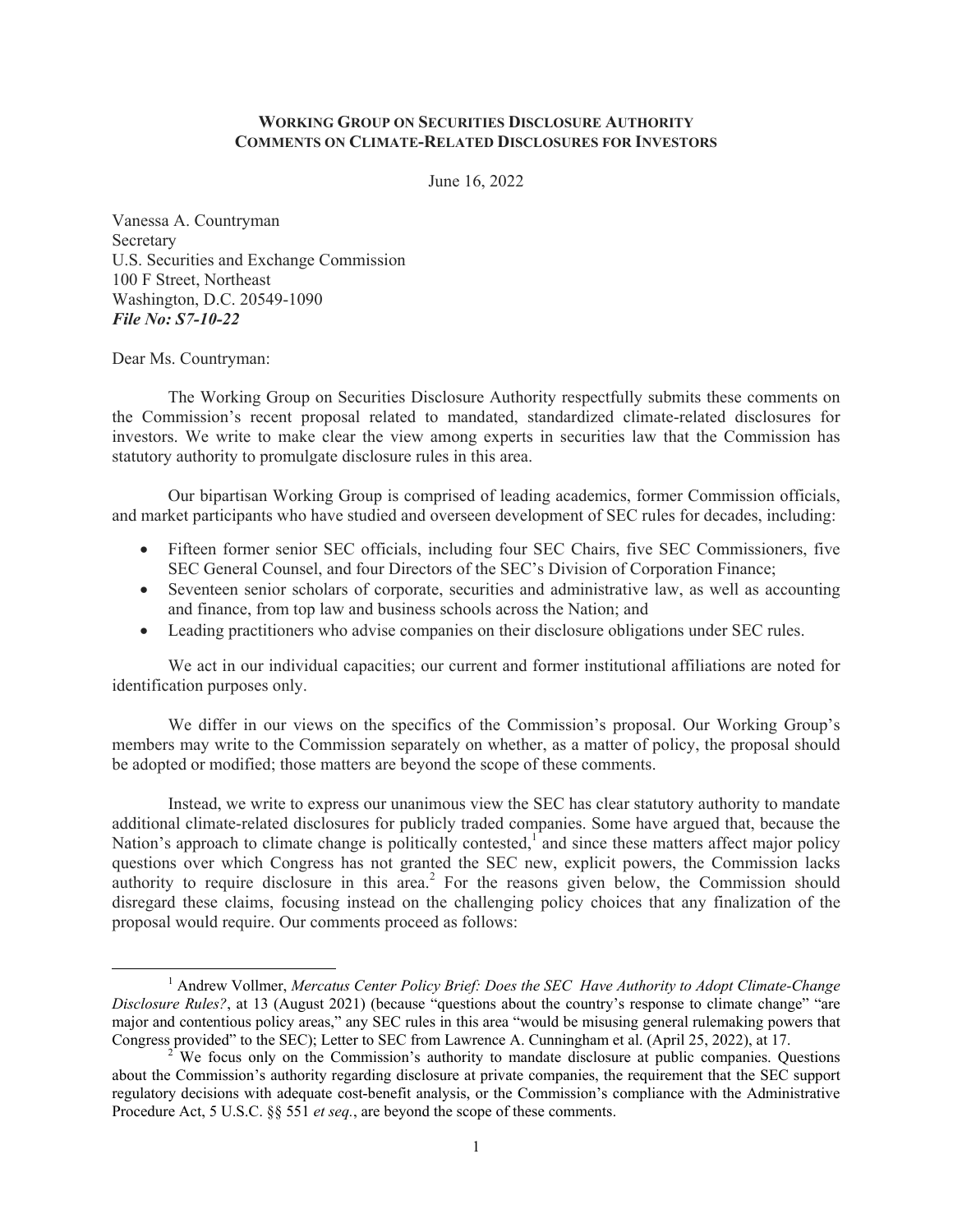- First, we describe the history of SEC rules in this area, explaining that the SEC has long mandated public-company disclosure of environmental-related matters.
- Second, we present evidence on public-company disclosures consistent with issuers' understanding that the SEC has long had authority to take regulatory action in this area.
- Third, we explain why existing disclosures in this area provide support for, rather than reason to oppose, standardized, mandatory climate-related disclosures.
- Fourth, we explain why claims that the SEC lacks authority to mandate public-company climatechange disclosures are unwarranted.

We conclude that there is no legal basis to doubt the Commission's authority to mandate publiccompany disclosures related to climate.

# **HISTORICAL SEC RULEMAKING ON ENVIRONMENTAL-RELATED DISCLOSURE**

 SEC authority to mandate disclosures in this area is drawn from the Securities Act of 1933 and the Securities Exchange Act of 1934, which each "authorize the Commission to promulgate rules for registrant disclosure 'as necessary or appropriate in the public interest or for the protection of investors."<sup>3</sup> The Commission's broad authority to regulate the proxy voting process, found in Section 14(a) of the Exchange Act, outlaws proxy solicitations in contravention of such "regulations as the Commission may prescribe as necessary or appropriate in the public interest and for the protection of investors." As explained below, the SEC and practitioners have understood for years that these statutes authorize the Commission to mandate climate-related disclosure for public companies.

The SEC has mandated environmental disclosure at least as far back as the Nixon Administration. In a 1971 release, the SEC "called attention to the requirements" under the Securities Act of 1933 and the Securities Exchange Act of 1934 "for disclosure of legal proceedings and a description of the registrant's business as these requirements relate to material matters involving the environment and civil rights."<sup>4</sup>

 Thus, nearly fifty years ago, the SEC concluded that environmental disclosure would "promote investor protection."<sup>5</sup> At the same time, the SEC found, such disclosure would "promote the purposes of" the National Environmental Policy Act of 1969 ("NEPA"), which was adopted months before President Nixon created the Environmental Protection Agency ("EPA"). That the SEC had authority to require that disclosure was not controversial. One future General Counsel and Chairman of the Commission wrote then that the SEC "should impose affirmative environmental disclosure requirements upon all corporate entities subject to its jurisdiction"; "[t]hat the Commission's authority is not so limited as to preclude such an approach," he thought, "is apparent from a reading of its statutory authority."6

Sonde & Pitt, *supra* note 4, at 850.

<sup>&</sup>lt;sup>3</sup> *See, e.g.*, Sections 7, 10, and 19(a) of the Securities Act of 1933, 15 U.S.C. §§ 77g(a)(10), 77j, and 77s(a); and Sections 3(b), 12, 13, 14, 15(d), and 23(a) of the Securities and Exchange Act of 1934, 15 U.S.C. §§ 78c(b), 78l, 78m(a), 78n(a), 78o(d), and 78w(a); *see also* 15 U.S.C. § 78n(a) (voting and proxy authority). 4

Disclosures Pertaining to Matters Involving the Environment and Civil Rights, Release Nos. 33-5170, 34- 9252, 36 Fed. Reg. 13,989, 13989 (July 29, 1971) [hereinafter 1971 Release]; *see also* Theodore Sonde & Harvey Pitt, *Utilizing the Federal Securities Laws to "Clear the Air! Clean the Sky! Wash the Wind!,"*16 HOWARD L.J. 831, 850 (1971). The SEC informed issuers not disclosing information under the 1971 Release that it would be "the practice of the Division of Corporation Finance to request registrants to furnish" to the SEC a "description of the omitted information" and a "statement of the reasons for its omission." 1971 Release at 13,989.

 $<sup>5</sup>$  Disclosure with Respect to Compliance with Environmental Requirements and Other Matters, Release</sup> Nos. 33-5386, 34-10116, 38 Fed. Reg. 12,100 (May 9, 1973) (citing NEPA, 42 U.S.C. §§ 4321 *et seq.*). These rules reflected growing issuer disclosures in this area. For example, in 1970 the Florida Power and Light Company, Armco Steel Corporation, and the Consolidated Edison Company all provided disclosures to investors regarding environmental matters. Sonde & Pitt, *supra* note 4, at 854 (citing Consolidated Edison Co., Inc., SEC File No. 2- 38155 (Sept. 17, 1970) (noting issuer's commitment "to use 0.37% sulfur content fuel oil for its entire system"). 6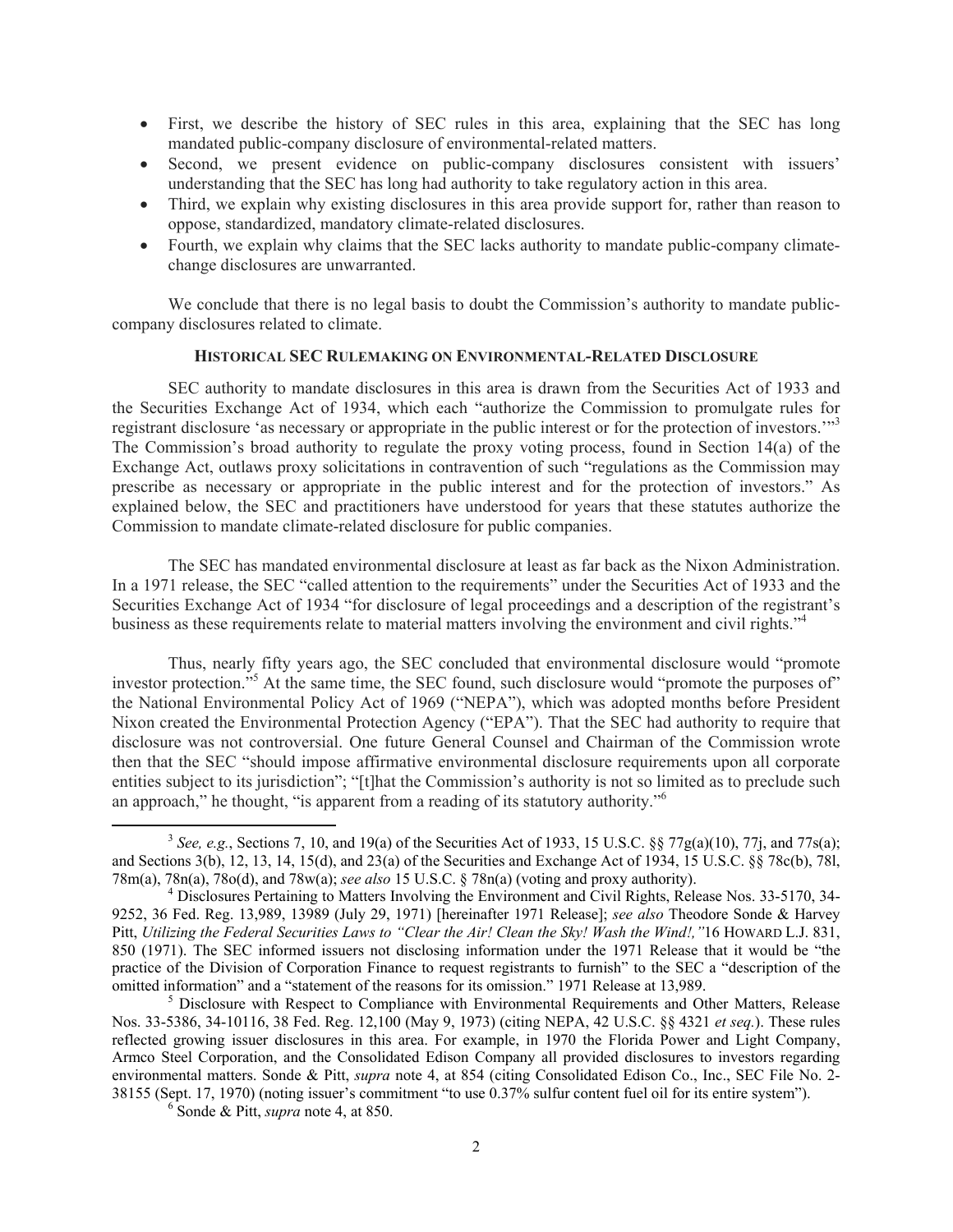In 1975, the SEC considered petitions for further disclosure mandates on environmental matters. After 19 days of public hearings producing a 10,000-page record, the Commission concluded that NEPA did not *require* the SEC to mandate such disclosures, and the courts later agreed.<sup>7</sup> While the SEC in the 1971 release had limited disclosure to "material matters," in 1975 the Commission mandated disclosure of all environmental proceedings to which a government was a party, whether or not the amounts at issue were material. The SEC explained:

[W]e believe that NEPA requires and authorizes the Commission to consider the promotion of environmental protection along with other considerations in determining whether to require affirmative disclosures by registrants under the Securities Act and the Securities and Exchange Act . . . . [W]hile the disclosure of non-material information is generally not required for the reasons discussed [above], adding the promotion of environmental protection to the other factors considered by the Commission in the administration of the disclosure process causes a different balance to be struck here. . . .

. . . . By requiring a description of all such litigation, regardless of whether the amount of money involved is itself material, the Commission believes it has given recognition to both the importance of the national environmental policy and the far-reaching effects, both financial and environmental, of violations of environmental laws.<sup>8</sup>

 Importantly, the SEC also concluded that Congress expected SEC disclosure authority to be used to "require the dissemination of information which is or may be economically significant" for investors. In 1975, the SEC found, "there [was] virtually no investor interest in voluminous information" related to climate.<sup>9</sup> That was true, in part, because there was no "uniform method by which the environmental effects of corporate practices may be described," and in part because "both the costs to registrants and the administrative burdens involved . . . would be excessive." But the Commission also made clear that the SEC's "broad discretion to require disclosure provides necessary latitude to expand or contract disclosure rules in light of changes in the relevant context in which securities issuers conduct their business."<sup>10</sup>

<sup>9</sup> Notice of Commission Conclusions and Rulemaking Proposals in the Public Proceeding Announced in Securities Act Release No. 5569, *supra* note 8, at 51,658; *Nat. Res. Def. Council*, 606 F.2d at 1038 (the securities laws, in the "SEC's view, were designed" "to require disclosure of financial information in the narrow sense only."). <sup>10</sup> Notice of Commission Conclusions and Rulemaking Proposals in the Public Proceeding Announced in

Securities Act Release No. 5569, *supra* note 8; Sonde & Pitt, *supra* note 4, at 850 ("[T]he federal securities laws embody a flexible approach to corporate disclosure designed to be molded to the needs of the times." (citing then-

 <sup>7</sup> *Nat. Res. Def. Council* v. *SEC*, 606 F.2d 1031, 1051 (D.C. Cir. 1979) (Congress has given SEC "complete discretion" "to require in corporate reports" "such information as it deems necessary" "to protect investors," and "NEPA made environmental considerations part of the SEC's mandate").

 $8$  Notice of Commission Conclusions and Rulemaking Proposals in the Public Proceeding Announced in Securities Act Release No. 5569, Release No. 5627 (Oct. 14, 1975), at 3; Notice of Commission Conclusions and Final Action on the Rulemaking Proposals Announced in Securities Act Release No. 5627 Related to Environmental Disclosure, Release No. 5704 (May 6, 1976), at 7.

While the courts have made clear that NEPA does not require agencies to take particular action, it is equally clear that NEPA permits consideration of environmental issues in an agency's administration of its organic statutes. The SEC thus promulgated environmental-disclosure rules under the 1933 and 1934 Acts that were prompted by the enactment of NEPA. Notice of Commission Conclusions and Rulemaking Proposals, Release No. 33-5627 (Nov. 6, 1975) ("[t]he [SEC] has concluded that" "it is authorized and required by [NEPA] to consider the promotion of environmental protection as a factor in exercising its rulemaking authority"). The Council of Environmental Quality (CEQ) has promulgated NEPA regulations making clear that each agency "shall interpret [NEPA] as a supplement to its existing authority and as a mandate to view policies and missions in light of the Act's national environmental objectives." 40 C.F.R. § 1500.6. Although the CEQ "comprehensively updated" its NEPA rules in July 2020, the Trump Administration retained that interpretive text. Update to the Regulations Implementing the Procedural Provisions of the National Environmental Policy Act, 85 Fed. Reg. 43,304, 43,359 (2020).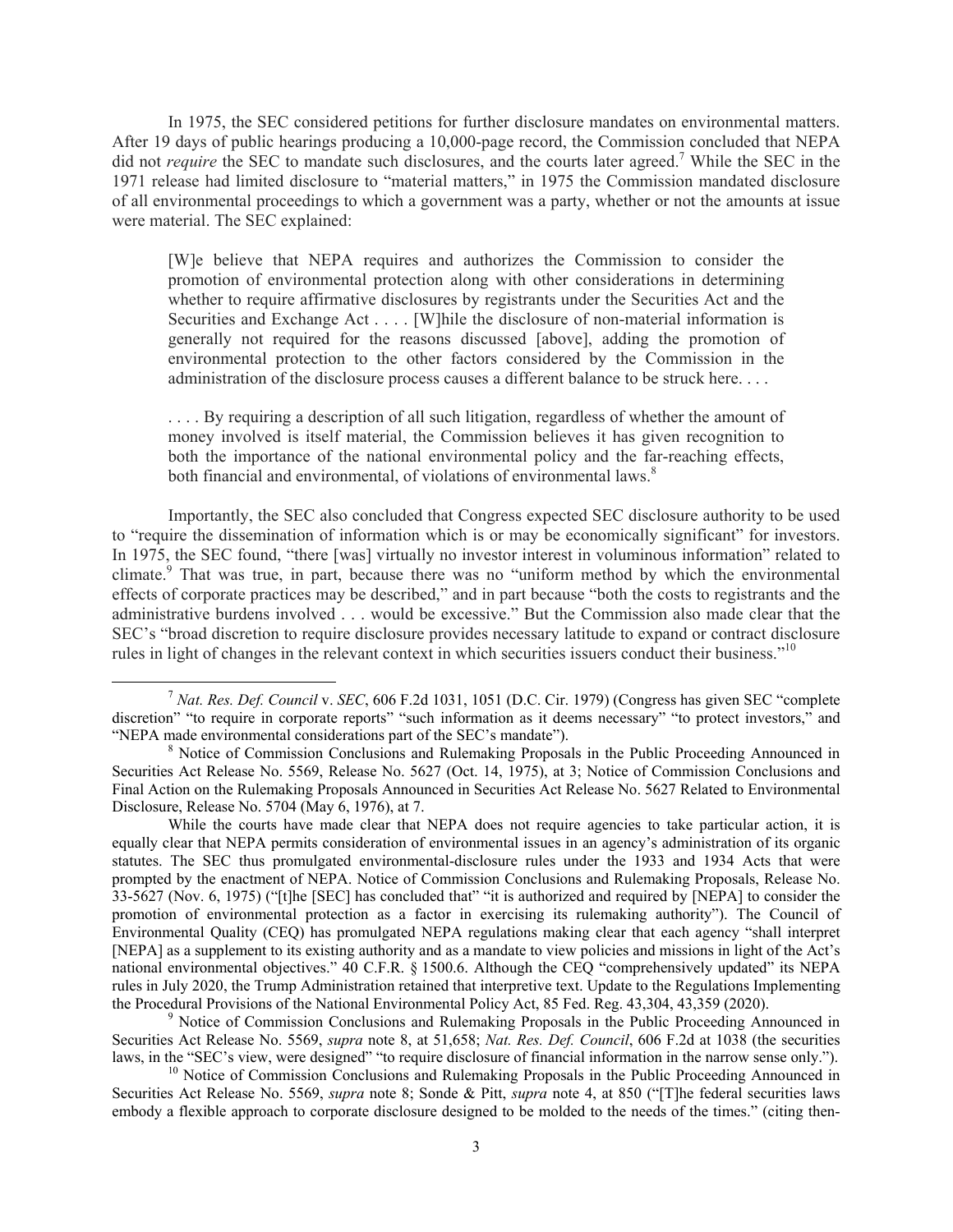Thus, the SEC mandated extensive disclosure of environmental proceedings, making clear that the Commission would recalibrate this disclosure standard over time. And indeed the SEC did so, responding to Staff experience with that standard by making adjustments to these rules in the  $1980s$ .<sup>11</sup>

In 2010, in light of decades of experience with these disclosures, the SEC took further regulatory action in the form of Commission-level guidance regarding when climate-change developments require disclosure under SEC rules. Noting that legislation, regulation, international accords, business trends, and physical impacts of climate change could all affect a registrant's operations or results, the release "remind[ed] companies of their obligations under existing federal securities laws" "to consider climate change and its consequences as they prepare documents to be filed with us and provided to investors."<sup>12</sup>

 Even opponents of the guidance agreed that the SEC has authority to mandate environmentalrelated disclosures—and that such disclosures have long encompassed climate-related matters. One Commissioner who dissented on policy grounds nevertheless noted that the SEC's "disclosure regime related to environmental issues *including climate change* is highly developed and robust, and registrants are well aware of, and have decades of experience complying with, these disclosure requirements."<sup>13</sup> Another dissenting Commissioner said that "a number of [SEC] disclosure requirements have long related to environmental matters," pointing to many "analyses from law firms explaining" SEC "disclosure requirements regarding climate change."14 And Members of Congress who wrote the SEC to object to the guidance as a policy matter agreed that "the SEC has had the long standing authority to impose requirements on companies to disclose environmental risk."<sup>15</sup>

 Moreover, in response to the Commission's 2010 guidance dozens of major law firms counseled clients regarding their climate-change related disclosure obligations under the securities laws.<sup>16</sup> Although law firm memoranda on that subject were often signed by former or future Commission officials, and many described policy objections to the guidance in detail, sophisticated counsel did not contend that the SEC lacked authority to require disclosure in this area.<sup>17</sup>

61469, FR-82 (Feb. 8, 2010). 13 Commissioner Kathleen Casey, Interpretive Release Regarding Disclosure of Climate Change Matters

(Jan. 27, 2010) (emphasis added); *see also id.* (arguing that the 2010 guidance was premised on the "false notion that registrants may not recognize that disclosure related to 'climate change' issues may be required" under the

securities laws). <sup>14</sup> Commissioner Troy Paredes, Commission Guidance Regarding Disclosure Related to Climate Change (Jan. 27, 2010).<br><sup>15</sup> Letter to Hon. Mary Schapiro from Congressman Bill Posey et al. (March 15, 2010).

<sup>16</sup> See, e.g., SULLIVAN & CROMWELL LLP, SEC PROVIDES GUIDANCE TO PUBLIC COMPANIES ON CLIMATE CHANGE DISCLOSURE (Feb. 5, 2010) (advising clients that the 2010 guidance addressed "application of the SEC's existing disclosure requirements to climate change matters").<br><sup>17</sup> DAVIS POLK, ENVIRONMENTAL DISCLOSURE IN SEC FILINGS—2011 UPDATE (Jan. 11, 2011) (cataloging

objections to the guidance from regulated energy producers and Members of Congress that the guidance "require[d] too much speculation by registrants," could "discourage voluntary disclosures," and "advance[d] a political agenda," but not that the SEC had exceeded its authority with the guidance or previous environmental disclosure mandates (citing Letter to Hon. Mary Schapiro from Richard McMahon, Executive Director, Edison Electric Institute (July 13, 2010) and Letter to Hon. Mary Schapiro from Representative Spencer T. Bachus et al. (Feb. 2, 2010)).

<sup>&</sup>lt;u> Andrewski politika (za obrazu pod predsjednika u predsjednika u predsjednika u predsjednika (za obrazu pod p</u> Professor, and later Supreme Court Justice, Felix Frankfurter, *The Securities Act: Social Consequences*, FORTUNE (1933), at 53 ("social standards newly defined [may] establish themselves as new business habits")).<br><sup>11</sup> In 1981 the SEC proposed to limit these disclosures to cases involving proceedings that produce fines

exceeding \$100,000 in light of Staff experience under the prior standard. Proposed Amendments to Item 5 of Regulation S-K Regarding Disclosure of Certain Environmental Proceedings, 46 Fed. Reg. 25,638, 25,639 n.17 (May 8, 1981) (citing SEC, Staff Report on Corporate Accountability, 96th Cong., 2d Sess. (Comm. Print 1980)); Adoption of Integrated Disclosure System, 47 Fed. Reg. 11380 (March 16, 1982).<br><sup>12</sup> Commission Guidance Regarding Disclosure Related to Climate Change, Release Nos. 33-9106, 34-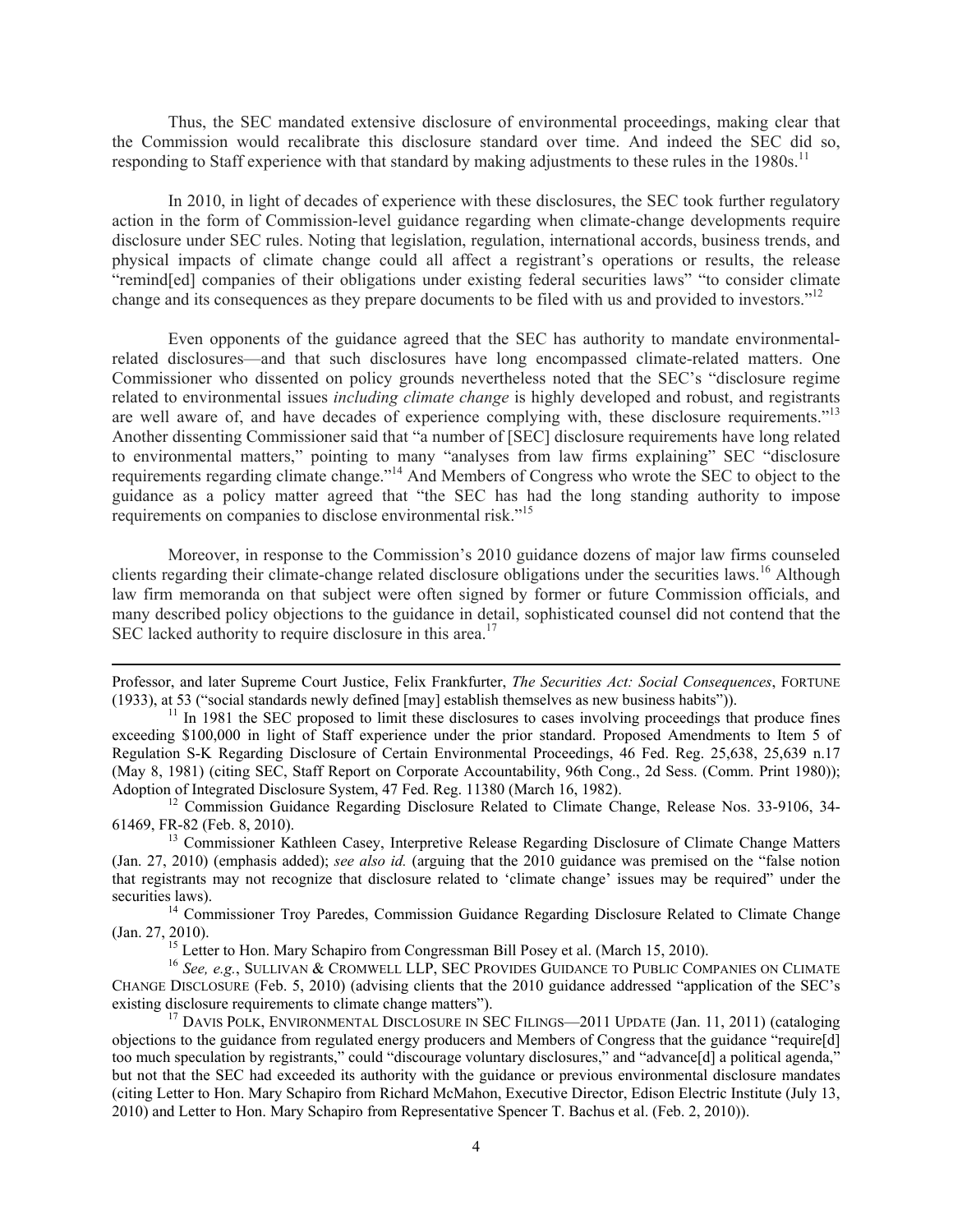In sum, the Commission, the courts, and practitioners have understood for decades that the SEC's statutory mandate includes authority to require environmental and climate-related disclosure. And, as we explain below, the public companies that are subject to the SEC's disclosure rules have long provided such disclosure to investors.

#### **REGISTRANTS' RESPONSES TO PREVIOUS SEC ENVIRONMENTAL-DISCLOSURE MANDATES**

Having established that the SEC has long used its legal authority to mandate environmental disclosure, we consider regulated companies' responses to previous SEC regulation in this area. To examine that question, we extracted the text from annual reports issuers filed on Form 10-K between 1998 and 2021. Figure 1 below describes the probability that environmental-related disclosures will appear in a given Form 10-K, both before and after the Commission's 2010 guidance:



**FIGURE 1 1. PROBABILIT Y OF ENVIRON NMENTAL-REL LATED DISCLO OSURE, 1998-20 02118**

As Figure 1 shows, a significant proportion of public companies have long provided environmental-related disclosure to investors. In the years just before the 2010 guidance, the probability that a given registrant would include information related to climate change in their annual reports rose, an increase that continued in the years immediately following issuance of the guidance.<sup>19</sup> This evidence is consistent with a view among issuers that the SEC has authority to require climate-related disclosure.<sup>20</sup>

 $\overline{\phantom{a}}$ 

 <sup>18</sup> (EDGAR) system, filtering to firms with primary issues traded on major stock exchanges with a stock price of at least \$5.00, starting in 1998, when EDGAR has a comprehensive collection of such filings. We then search the body of each Form 10-K, excluding exhibits, for text related to the SEC's environmental and climate-disclosure mandates, see Disclosure with Respect to Compliance with Environmental Requirements and Other Matters, *supra* note 5; Commission Guidance Regarding Disclosure Related to Climate Change, *supra* note 12. Our search includes phrases such as "environmental proceeding," "environmental litigation," "environmental regulation," "environmental compliance," "climate change," "carbon footprint," "emissions," "cap and trade," "greenhouse gas," "carbon credits," "sea level rise," "climate change legislation," and "Kyoto protocol." We are grateful to Bradford Lynch-Levy of the Wharton School of the University of Pennsylvania for his assistance in preparing this analysis. We begin with the sample of all firms filing on the SEC's Electronic Data Gathering And Reporting

<sup>&</sup>lt;sup>19</sup> We make no claim regarding whether the 2010 guidance caused the frequency of disclosures to rise or whether the rising level of disclosures caused the Commission to issue that guidance, nor with respect to the quality of the disclosures, Alan Palmiter, *Climate Change Disclosure: A Failed SEC Mandate* (2017). We note, however, that the increased frequency of disclosures prior to the adoption of the guidance is consistent with the Commission's long history of responding to consensus among issuers and investors about needed changes to disclosure rules. We note, too, that Figure 1 documents an increase in the frequency of these disclosures in 2020 and 2021, potentially reflecting issuers' and practitioners' view that additional disclosure of this type of information is warranted.

 $20$  To our knowledge, no litigant asserted that the Commission lacked authority to adopt the 2010 guidance, although in that year the courts proved receptive to arguments supporting vacatur of SEC rules. *Business Roundtable*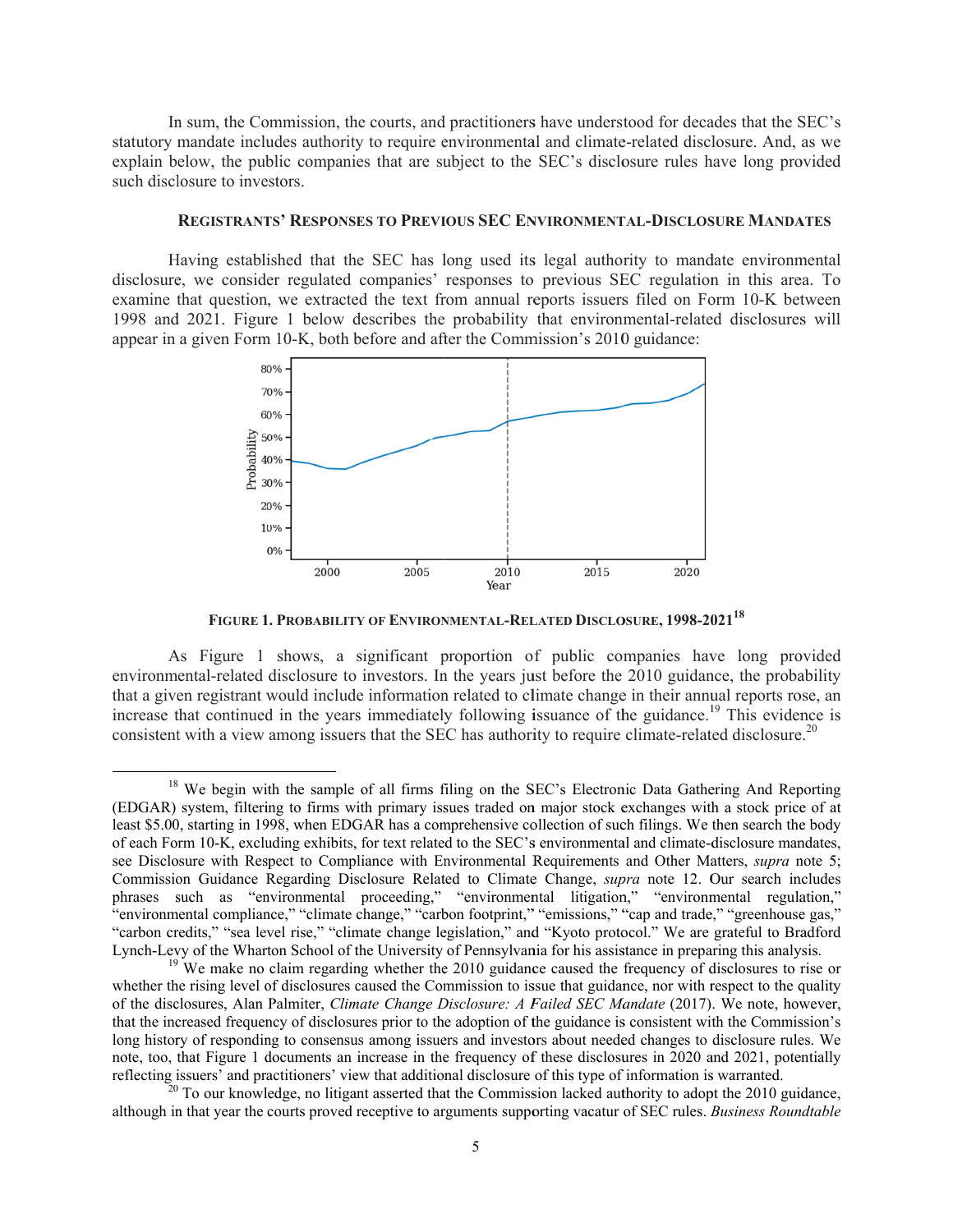The fifty-year history of SEC rulemaking in this area, and registrants' responses to those rules, reflect the well-recognized, commonly-held understanding that the SEC's authority encompasses mandatory climate disclosures. It might be argued that, in light of the above findings regarding existing SEC mandates and issuer disclosures, no further SEC action in this area is necessary. Whether that argument has merit as a policy matter is, as noted above, beyond the scope of our comments. But as we explain below, to the extent that this argument is advanced as a limit on the SEC's authority to require additional disclosure, the Commission has consistently and correctly rejected that claim.

#### **THE SEC'S AUTHORITY TO REQUIRE ADDITIONAL CLIMATE-RELATED DISCLOSURE**

Because the Commission has long mandated environmental disclosure, and since firms already provide investors with those disclosures, some have argued that the SEC lacks authority to mandate more disclosure in this area. Instead, these commentators argue, the Commission should allow voluntary, private ordering to dictate whether investors receive further climate-related information.<sup>21</sup> For three reasons, however, existing disclosures in this area do not provide support for the view that the SEC lacks the authority to mandate that companies give investors additional climate-related information.<sup>22</sup>

First, there is a great deal of variation in the type of climate-related information that issuers now provide.<sup>23</sup> This lack of uniformity makes comparison among companies costly for investors,<sup>24</sup> and issuers frequently face overwhelming requests for different information.25 Second, as a result of excessive variability, the quality of information that companies now provide appears to some to be low. "[I]ssuers can choose which issues to address and which reporting metrics to apply," so "issuers overwhelmingly disclose only information about the areas in which their business practices are highly sustainable."<sup>26</sup>

Third, even if the information companies currently provided was uniform and of high quality, not all public companies provide that information to investors. Many of these disclosures are responsive to investor requests. Investors, who face well-known collective action problems that make it costly for them to take action at individual firms, cannot be expected to persuade all public companies to disclose comparable, high-quality information.<sup>27</sup> And even if the group of companies refusing to disclose in response to investor requests is small, at least some of the companies which resist disclosure are likely to be those for which disclosure would reveal activities that investors find objectionable.

v. *SEC*, 647 F.3d 1144 (D.C. Cir. 2011). Similarly, defendants facing SEC enforcement in this area have not claimed that the rules they are alleged to have violated lie beyond the SEC's authority. *In re United States Steel Corporation*, Ad. Proc. File No. 3-5819 (Sept. 27, 1979) ("In light of its mandate under [NEPA] to consider environmental values and its mandate under the federal securities laws for investor protection, the Commission [has] promulgated specific environmental rules. . . . The Commission finds that [the company's] reports filed with the Commission . . . have failed to comply in material respects with [SEC] rules relating to disclosure of environmental matters.").<br><sup>21</sup> See, e.g., Letter from Lawrence Cunningham et al., *supra* note 1, at 9-10.<br><sup>22</sup> We emphasize that we do not

<u> 1989 - Johann Stoff, fransk politik (d. 1989)</u>

additional disclosure is, or is not, necessary. We point out only that the fact that there is disclosure arising from existing rules and private ordering provides no basis for the conclusion that the Commission is prohibited, as a

matter of its statutory authority, from mandating additional disclosure in this area.<br><sup>23</sup> *See Jill Fisch, Making Sustainability Disclosure Sustainable*, 107 GEO. L.J. 923, 947 (2019) ("Under the current regime, sustainab

<sup>&</sup>lt;sup>24</sup> Deloitte, SUSTAINABILITY DISCLOSURE: GETTING AHEAD OF THE CURVE 5 (2016) (nearly 80% of investors are dissatisfied with "comparability of sustainability reporting between companies in the same industry").

<sup>&</sup>lt;sup>25</sup> Letter to Hon. Gary Gensler from Keir D. Gumbs, Vice President and Deputy General Counsel, Uber Technologies, Inc. (April 27, 2021), at 2 (noting that the current voluntary-disclosure "ecosystem . . . has created a myriad of cumbersome and time-consuming commitments for companies.").<br><sup>26</sup> VINTAGE & MERGERMARKET, A QUESTION OF QUALITY: HOW TO IMPROVE SEC DISCLOSURE 11 (2016).<br><sup>27</sup> Lucian Bebchuk & Scott Hirst, *Private Ordering and th* 

<sup>42 (2010) (</sup>describing the limits of collective action by shareholders).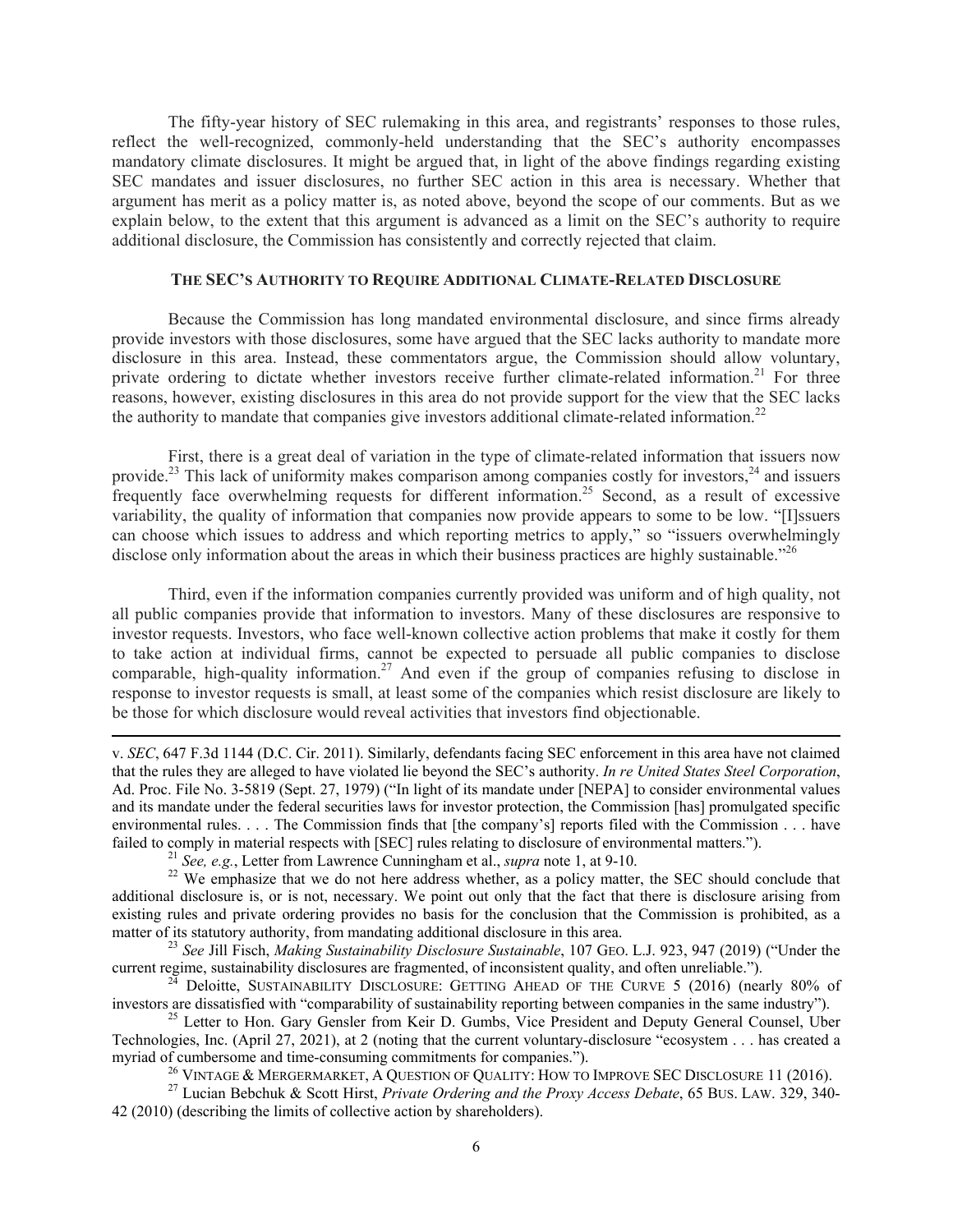Mandating additional disclosure in the presence of private ordering is a common occurrence, consistent with the SEC's historical approach to developing disclosure rules. For example, in 1992 the SEC updated its longstanding narrative approach to executive-pay disclosure by mandating standardized, tabular disclosure. Rejecting commenters' claims that existing voluntary disclosures gave investors adequate detail on executive-pay practices, the final rules expressly noted investors' need to compare practices among firms.<sup>28</sup> Announcing the adoption of those rules, the Commission's Chairman explained that existing disclosures were "lengthy, legalistic narratives that obscure rather than illuminate the most relevant facts"; the SEC's goal, he said, should be to "improve public disclosure of the facts."<sup>29</sup>

Similarly, the SEC has mandated climate-related disclosure for years. Determining that standardization of the disclosed information is necessary, and updating SEC rules accordingly, is consistent with the approach the Commission has long taken to the development of its disclosure rules. Nevertheless, some have argued that doing so with respect to climate-related disclosure is beyond the SEC's authority. In light of the foregoing, below we explain why those arguments have no legal merit.

## **CLAIMS THAT THE COMMISSION LACKS AUTHORITY TO MANDATE CLIMATE DISCLOSURE**

Commentators have advanced two reasons why the SEC lacks authority to require disclosure in this area. First, some claim that, because climate change is a politically sensitive subject, the SEC lacks authority to require disclosure on that issue; any such action should instead be taken only by Congress.<sup>30</sup> Second, others argue that, because regulation of climate change involves a major policy question, the Commission lacks authority to act in this area without explicit, additional Congressional authorization.<sup>31</sup>

Neither argument provides any basis to conclude that the SEC lacks authority to mandate additional climate-related disclosures. To begin, the SEC has long rejected the view that it cannot require disclosure on politically sensitive subjects. Members of the major political parties disagree about many matters within the SEC's jurisdiction; for example, they disagree about whether CEO pay reflects arms' length bargains.<sup>32</sup> That disagreement did not stop—and should not have stopped—the SEC from requiring disclosure of executive pay, or doing so through increasingly mandatory regulatory increments over time.

<sup>&</sup>lt;sup>28</sup> Executive Compensation Disclosure, Release No. 33-6962, 57 Fed. Reg. 48126, 48129 (Oct. 21, 1992) (noting the SEC's need to ensure that "shareholders [are] able to . . . compare [a company's practices] with those disclosed by other registrants"); *id.* (noting, in another context, that "[a]dopting a mandatory measurement point not only will reduce the potential for manipulation, but will also enhance inter-company comparability").<br><sup>29</sup> Hon. Richard C. Breeden, Chairman, U.S. Sec. & Exch. Comm'n, Opening Statement: Proxy Rules and

Executive Compensation (June 23, 1992), at 4. In 2006, despite commenters' claims that further disclosure was not necessary, the SEC again amended the executive compensation rules to mandate additional tabular disclosure.<br>Executive Compensation and Related Person Disclosure, Release No. 33-8732A (2006).

<sup>&</sup>lt;sup>30</sup> Vollmer, *supra* note 1, at 13.<br><sup>31</sup> Letter from Lawrence Cunningham et al., *supra* note 1, at 13 ("Concerning major questions such as climate change, moreover, federal law also recognizes that Congress can be expected to speak explicitly, thereby narrowing the scope of inferences of authority . . . . Indeed, this was the rationale for the Supreme Court's recent repudiation of an agency rule imposing national COVID vaccination requirements." (citing *National Federation of* 

<sup>&</sup>lt;sup>32</sup> Compare Empowering Shareholders on Executive Compensation: Hearing Before the Comm. on Fin. *Servs.*, 110th Cong. 2 (statement of Rep. Frank) (contending that critics who believe "the private market works" should not oppose allowing shareholders to vote about how to "pay[] the people whom they hire to run companies") *with id.* at 7 (statement of Rep. Paul) (regulation on executive pay is a "violation of the free market," "because in the free market, what would happen if salaries got out of whack, the shareholders . . . can sell their shares").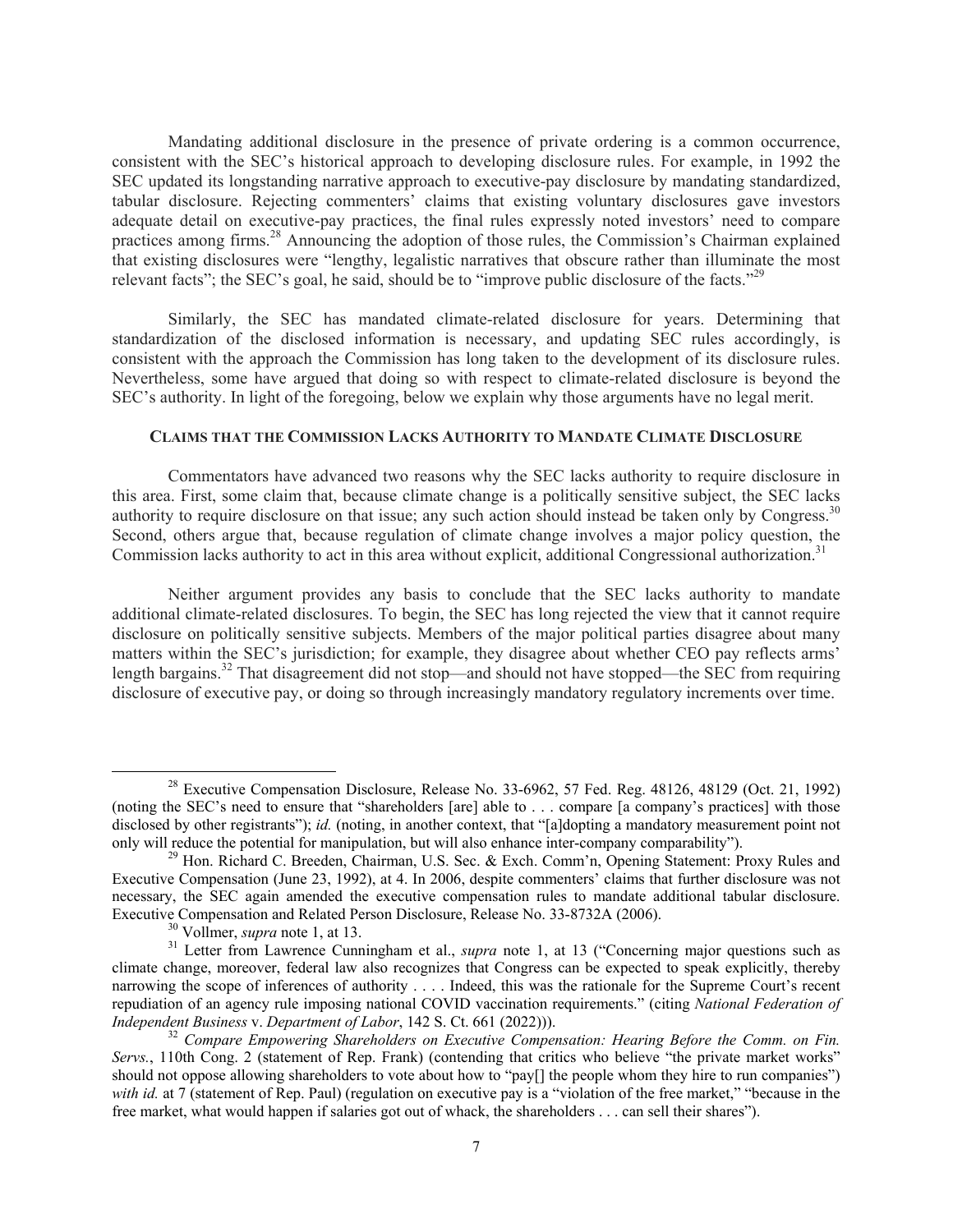To be sure, the SEC cannot use its disclosure authority for the purpose of favoring one political orthodoxy over the other, or to alter primary behavior in a fashion intended to favor one such orthodoxy. The Commission recognized this limitation in 1976, noting that the "Commission cannot, itself, undertake to regulate corporate conduct which affects the environment."<sup>33</sup> To the degree that commenters contend that substantive environmental regulation of that kind is beyond the Commission's authority, we agree. But the claim that disclosure rules can change corporate conduct, and that the possibility of such changes places climate-related disclosure rules beyond the SEC's authority, is incorrect.

The reason is that virtually all SEC disclosure rules can be expected to affect conduct. Recognizing that in 1975 did not stop the SEC from requiring disclosure of environmental proceedings.<sup>34</sup> Recognizing it again in 1992 and 2006 did not stop the SEC from requiring mandating disclosure of executive pay. The framers of the Securities Act expressly recognized it, too, contemplating that the disclosure mandate they created would affect corporate behavior.<sup>35</sup> The claim that a disclosure requirement's effects on primary conduct place it beyond SEC authority, if accepted, would provide a basis to object to virtually any disclosure rule.<sup>36</sup>

The claim that climate disclosure involves a major question of policy for which the SEC requires explicit, new Congressional authorization is also mistaken. It is true that the Supreme Court has said that an agency may not assert authority that Congress has not granted. But the Court has taken that view in cases where an agency "ha[d] never before, in its [decades] of existence," claimed the challenged authority.<sup>37</sup> Indeed, in some cases the agency had previously said that it lacked authority it later asserted.<sup>38</sup>

<sup>&</sup>lt;sup>33</sup> Notice of Commission Conclusions and Final Action on the Rulemaking Proposals Announced in Securities Act Release No. 5627 Related to Environmental Disclosure, *supra* note 8.<br><sup>34</sup> As the Commission explained in 1978, the "legislative history of the federal securities laws reflects a

recognition that disclosure, by providing corporate owners with meaningful information about the way in which their corporations are managed, may promote the accountability of corporate managers . . . . Accordingly, although the Commission's objective in adopting these rules is to provide additional information relevant to an informed voting decision, it recognizes that disclosure may, depending on determinations made by a company's management, directors, and shareholders, influence corporate conduct. This sort of impact is clearly consistent with the basic philosophy of the federal securities laws." Shareholder Communications, Shareholder Participation in the Corporate Electoral Process and Corporate Governance Generally, Exchange Act Rel. No. 15,384 (Dec. 6, 1978). 35 Sonde & Pitt, *supra* note 4, at 850 ("Disclosure, as the Commission knows, can be a potent weapon and

its utilization in the environmental area . . . could be extremely useful in compelling corporations and their managements to focus their attention on environmental problems." (citing SEC Chairman and Supreme Court Justice William O. Douglas, *Directors Who Do Not Direct*, 47 HARV. L. REV. 1305 (1934)); FRANCIS M. WHEAT, DISCLOSURES TO INVESTORS—A REAPPRAISAL OF FEDERAL ADMINISTRATIVE POLICIES UNDER THE '33 AND '34 ACTS 10 (1969) ("Disclosure is and has from the outset been a central aspect of national policy in the field of securities regulation. The emphasis on disclosure rests on [a] belief that appropriate publicity tends to deter questionable practices and to elevate standards of business conduct.").<br><sup>36</sup> We note that such rules are likely to affect conduct only to the degree that disclosure of information

investors deem material can lead corporations to reconsider behavior that investors will find concerning. A requirement for issuers to give investors accountability-related information naturally induces corporate leaders to reflect on their policies and practices, knowing that they will disclose them to investors and be held accountable if investors disapprove. The Commission's proposal does not require corporations to change their climate-related policies. Instead, it uses the SEC's longstanding authority to require disclosure on that subject. 37 *National Federation of Independent Business*, 142 S. Ct. at 666 ("This 'lack of historical precedent,'" "is

a 'telling indication' that the mandate extends beyond the agency's legitimate reach." (quoting *Free Enterprise Fund*  v. *Public Company Accounting Oversight Board*, 561 U.S. 477, 505 (2010))); *FDA* v. *Brown & Williamson Tobacco Corp*., 529 U.S. 120, 146 (2000) ("As the FDA concedes, it never asserted [the challenged authority] until it promulgated the regulations at issue here."). 38 *See, e.g., Brown & Williamson*, 529 U.S. at 146 ("In the 73 years since the enactment of the original

Food and Drug Act, and in the 41 years since the promulgation of the modern Food, Drug, and Cosmetic Act, the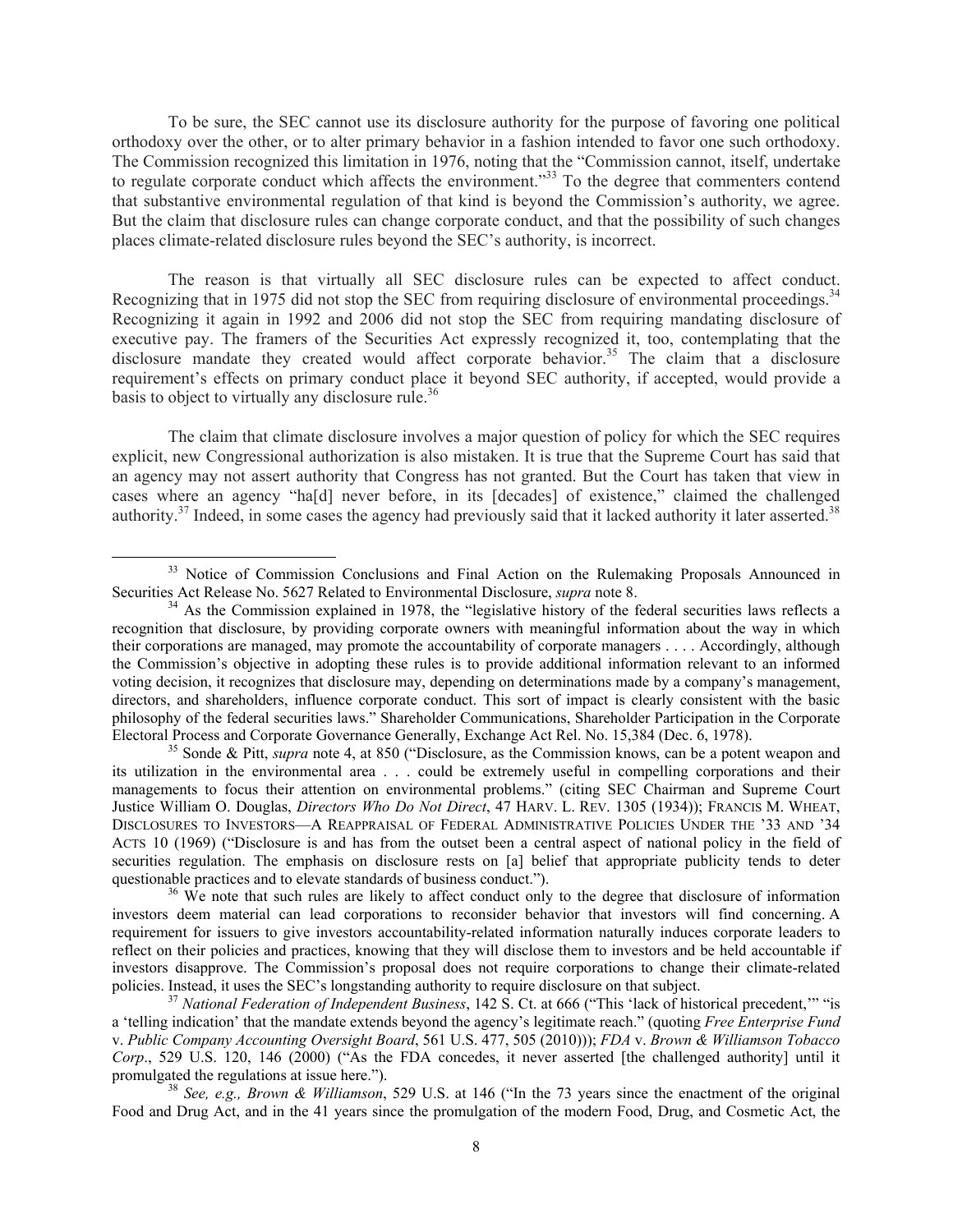Here, however, the SEC has long taken the clear, unchallenged position that its organic statutes confer authority to mandate environmental-related disclosures. It is true that, in 1975, the SEC itself identified limited investor interest in detailed information in this area at that time, and therefore concluded that further disclosure mandates were unwarranted as a policy matter. But the facts on the policy front have changed considerably in forty-seven years.<sup>39</sup> Then, there was "no uniform method by which the environmental effects of corporate practices [could] be described"; now, the market offers several accepted frameworks for doing so.<sup>40</sup> Then, shareholders proposals in this area drew "an average of from 2% to 3% of the vote;" now, they attract more than ten times that level of shareholder support.<sup>41</sup>

Whether these changes warrant a different policy conclusion today than the Commission reached in 1975 is an appropriate subject for debate beyond the scope of these comments. But the claim that SEC disclosure requirements related to climate can be challenged on the ground that the SEC has "never before, in [decades] of existence," interpreted its statutes to confer this authority is contrary to history. The SEC has long said that the securities laws give the agency "necessary latitude to expand or contract disclosure rules" in this area "in light of changes in the relevant context in which securities issuers conduct their business."<sup>42</sup> The SEC's current consideration of those changes is consistent with its statutory authority and its long tradition of developing a dynamic disclosure framework over time.

It might also be argued that, while Congress gave the SEC adequate authority to mandate the climate-related disclosure rules promulgated over the last fifty years, those rules were different than those now being considered—and only prior rules, and not the current proposal, lie within the SEC's authority. We certainly agree that the current proposal is broader in scope than the SEC's existing rules in this area. But the SEC has mandated environmental disclosure for nearly fifty years under its organic statutes. The proposal does not involve a major area in which the SEC does not already make disclosure policy.<sup>43</sup>

Announced in Securities Act Release No. 5569, *supra* note 8, at 51,664 *with* SEC Investor Advisory Committee Recommendation Relating to ESG Disclosure (May 14, 2020), at 5 (describing private standards in this area).<br><sup>41</sup> Notice of Commission Conclusions and Rulemaking Proposals in the Public Proceeding Announced in

Securities Act Release No. 5569, *supra* note 8, at 51,658; Marc Treviño et al., *2021 Proxy Season Review: Shareholder Proposals on Environmental Matters*, HARV. L. SCH. F. CORP. GOV. (Aug. 11, 2021).<br><sup>42</sup> Notice of Commission Conclusions and Rulemaking Proposals in the Public Proceeding Announced in

Securities Act Release No. 5569, *supra* note 8, at 51,658; *Nat. Res. Def. Council*, 606 F.2d at 1045 (Congress "opted to rely on the discretion and expertise of the SEC for a determination of what types of additional disclosure would be desirable" over time) (quoting H.R. Rep. No. 1383, 73d Cong., 2d Sess. 6-7 (1934)); SEC Staff Accounting Bulletin No. 99 (1999) (noting the relevance of qualitative factors in determining whether disclosure is warranted).<br><sup>43</sup> United States Telecom Assoc. v. FCC, 855 F.3d 381, 422 (D.C. Cir. 2017) (Kavanaugh, J., dissenting)

("The key reason for the doctrine . . . is the strong presumption of *continuity for* major policies unless and until Congress has deliberated about and enacted a change in those major policies." (emphasis added) (quoting WILLIAM N. ESKRIDGE, JR., INTERPRETING THE LAW: A PRIMER ON HOW TO READ STATUTES AND THE CONSTITUTION 288 (2016)); *see also Biden* v. *Missouri*, 142 S. Ct. 647, 653 (2022) (*per curiam*) ("Of course the vaccine mandate goes further than what the Secretary has done in the past to implement infection control. But . . . . there can be no doubt that addressing infection problems in Medicare and Medicaid facilities is what he does.").

<sup>&</sup>lt;u> 1989 - Johann Stoff, fransk politik (d. 1989)</u> FDA has repeatedly informed Congress that cigarettes are beyond the scope of the statute." (citing Brief for FDA in *Action on Smoking and Health v. Harris*, 655 F.2d 236 (D.C. Cir. 1980))).<br><sup>39</sup> Even in the 1970s, practitioners and policymakers predicted that changing investor needs could warrant a

different policy choice in this area in the future. Bevis Longstreth, *ABA National Institute Corporate Social Responsibility Panel: the Role of the SEC*, 28 BUS. LAW. 215 (1973) (if "a significant number of investors [eventually want] data in order to measure an investment" based on environmental considerations, "the SEC [would] have the power [to], and . . . should[,] mandate disclosure in response")).<br><sup>40</sup> *Compare* Notice of Commission Conclusions and Rulemaking Proposals in the Public Proceeding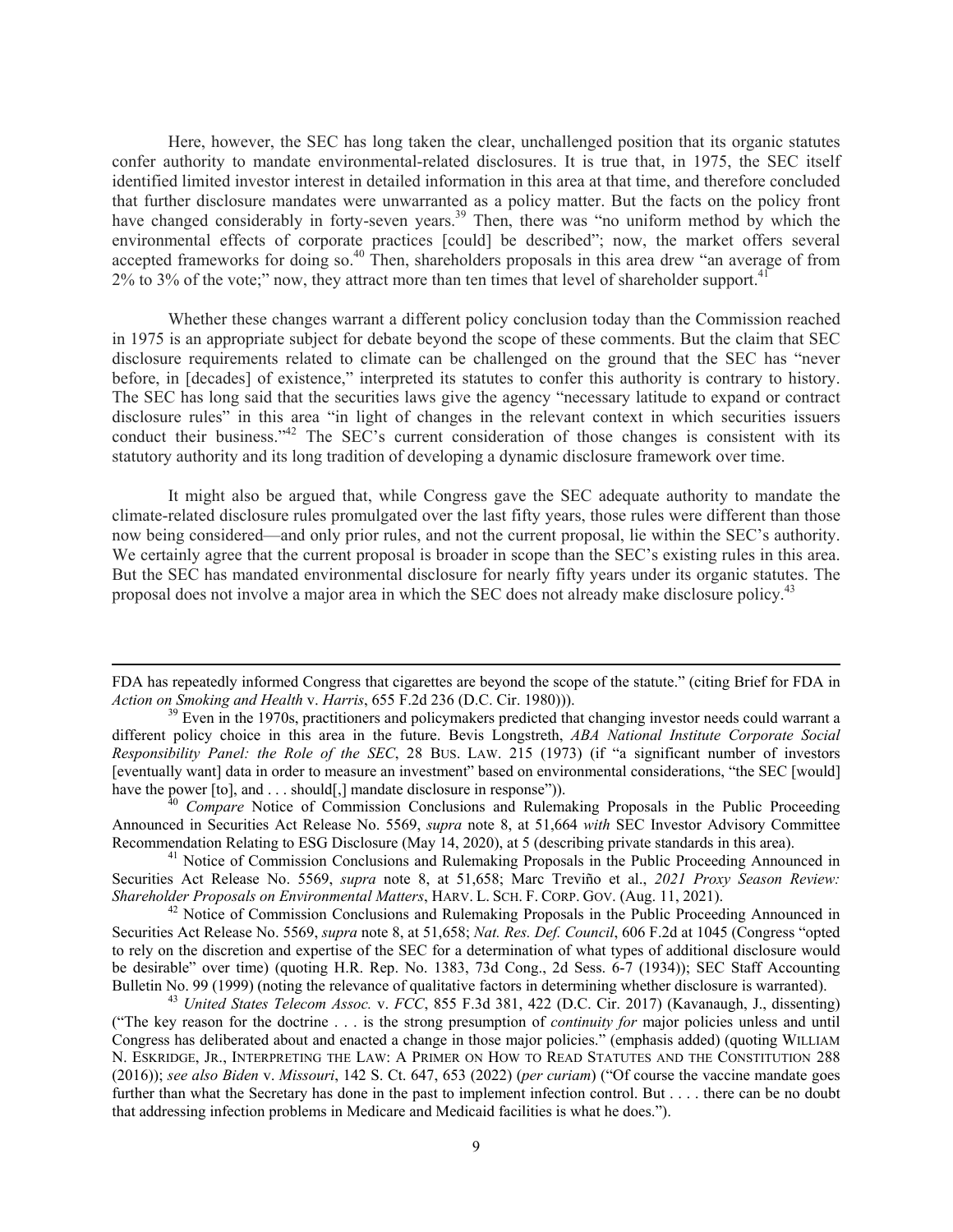In sum, these arguments provide no legal basis to question SEC authority to mandate climaterelated disclosures at public companies.<sup>44</sup> As noted above, we hold a wide range of views on the specifics of the SEC's proposals. But whatever our views on those subjects, we are unanimous in our conclusion that the Commission has statutory authority to mandate climate-related disclosures. We urge the SEC to give little weight to claims that it lacks authority in this area, instead focusing on the difficult policy choices that developing these rules will necessarily require.

\* \* \* \*

 We hope that these comments, drawn from long experience as leaders of the Commission, as teachers and students of the securities laws, and as senior practitioners in the field, are helpful as the SEC considers these important issues. Should the Commission or the Staff have any questions, or if we can be of assistance in any way, please do not hesitate to contact us at your convenience.

Very truly yours,

Luis Aguilar Former SEC Commissioner

Lucian A. Bebchuk James Barr Ames Professor of Law, Economics and Finance Harvard Law School

David Becker Former SEC General Counsel Senior Counsel, Cleary Gottlieb

James D. Cox Brainerd Currie Professor of Law Duke University School of Law

Daniel Goelzer Former SEC General Counsel Retired Partner BakerMcKenzie

Keir Gumbs Former SEC Commissioner Counsel and Special Counsel, Office of Chief Counsel SEC Division of Corporation Finance

M. Todd Henderson Michael J. Marks Professor of Law University of Chicago Law School

Michal Barzuza Professor of Law University of Virginia School of Law

Alan Beller Former Director, SEC Division of Corporation Finance Senior Counsel, Cleary Gottlieb

John C. Coffee, Jr., Adolf A. Berle Professor of Law Columbia Law School

Edward F. Greene Former SEC General Counsel and Director, SEC Division of Corporation Finance Senior Counsel, Cleary Gottlieb

Jeffrey N. Gordon Richard Paul Richman Professor of Law Columbia Law School

> Sarah Haan Professor of Law Washington and Lee University School of Law

Keith F. Higgins Former Director, SEC Division of Corporation Finance Retired Partner, Ropes & Gray LLP

<sup>&</sup>lt;sup>44</sup> The Commission must, of course, adopt any final rule consistent with otherwise generally applicable provisions of the Administrative Procedure Act and an adequate cost-benefit analysis. *See supra* note 2.